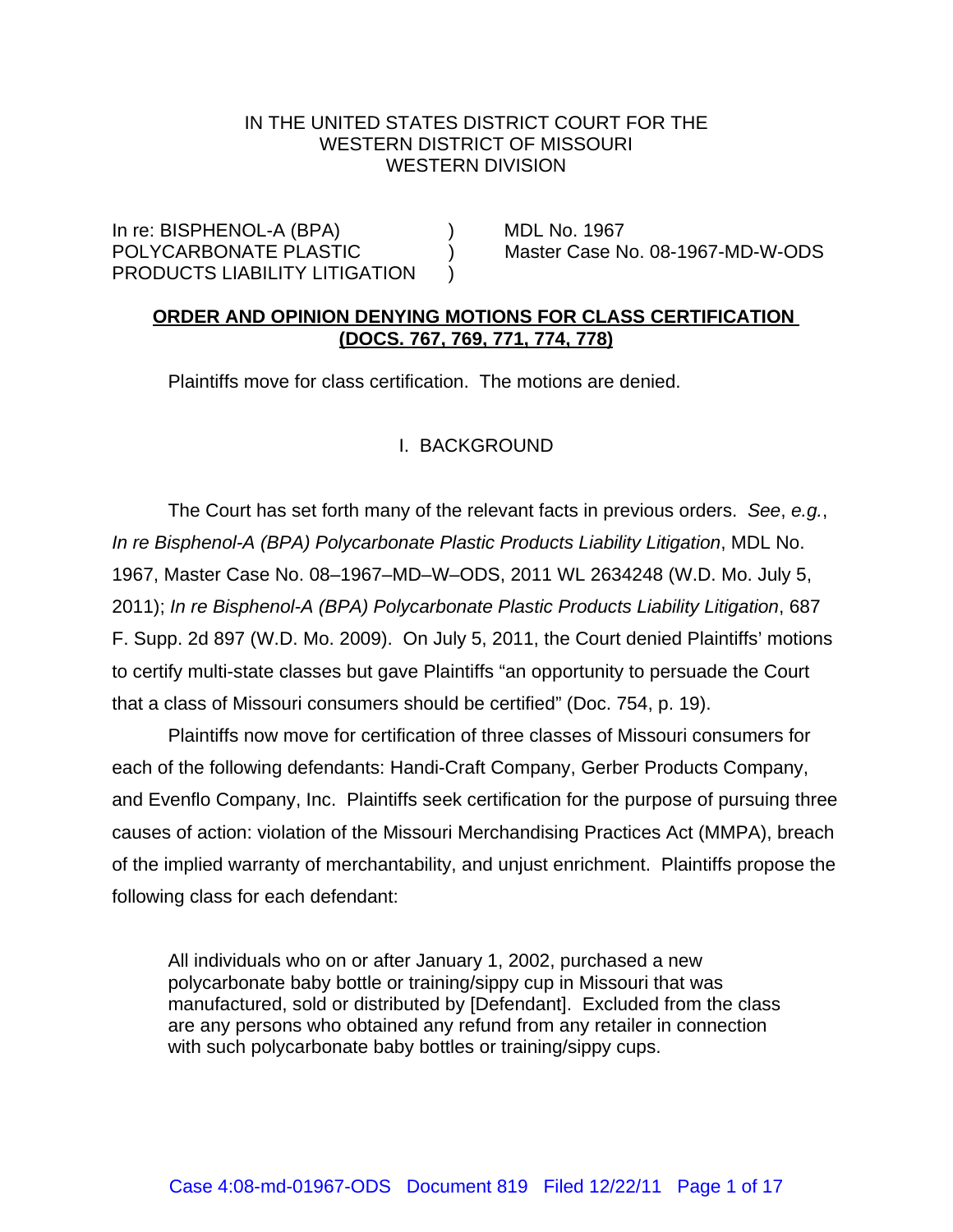In addition, Plaintiffs seek to maintain a nationwide class action with respect to particular issues.

As with prior orders, the Court does not deem it necessary to address each and every contention raised by the parties and instead has focused on the issues it deems most significant. The Court's silence with respect to an issue should not be construed as an opinion of any sort.

# II. DISCUSSION

# *A. Standing*

 "'A district court may not certify a class . . . 'if it contains members who lack standing.'" *In re Zurn Pex Plumbing Products Liability Litigation*, 644 F.3d 604, 616 (8th Cir. 2011). The familiar requirements for standing are those articulated in *Lujan v.* Defenders of Wildlife, 504 U.S. 555, 560-61 (1992). Plaintiffs' proposed class<sup>1</sup> cannot be certified because it includes individuals who have not suffered an injury in fact.<sup>2</sup>

# *(1) Knowledge*

Individuals who knew about BPA's existence and the surrounding controversy before purchasing Defendants' products have no injury.<sup>3</sup> Plaintiffs contend each class

<sup>&</sup>lt;sup>1</sup> For simplicity, the Court will refers to Plaintiffs' proposal as a single class.

 $2$  Plaintiffs cite a district court case from the Ninth Circuit for the proposition that a class may be certified even though it contains uninjured members, *see Galvan v. KDI Distribuation Inc.*, No. SACV 08–0999–JVS (ANx), at \*5 (C.D. Cal. October 25, 2011), but Plaintiffs fail to acknowledge that Eighth Circuit law is to the contrary.

 $3$  There is a potential for the proposed class to include a large number of such uninjured consumers. Plaintiffs admit that "parents often carefully research baby care product purchases" (Doc. 806, p. 18), and Defendants have submitted proof – unchallenged by Plaintiffs – that information regarding BPA was in the media (including popular press such as *20/20*) as early as 1999. Also, Defendants have identified at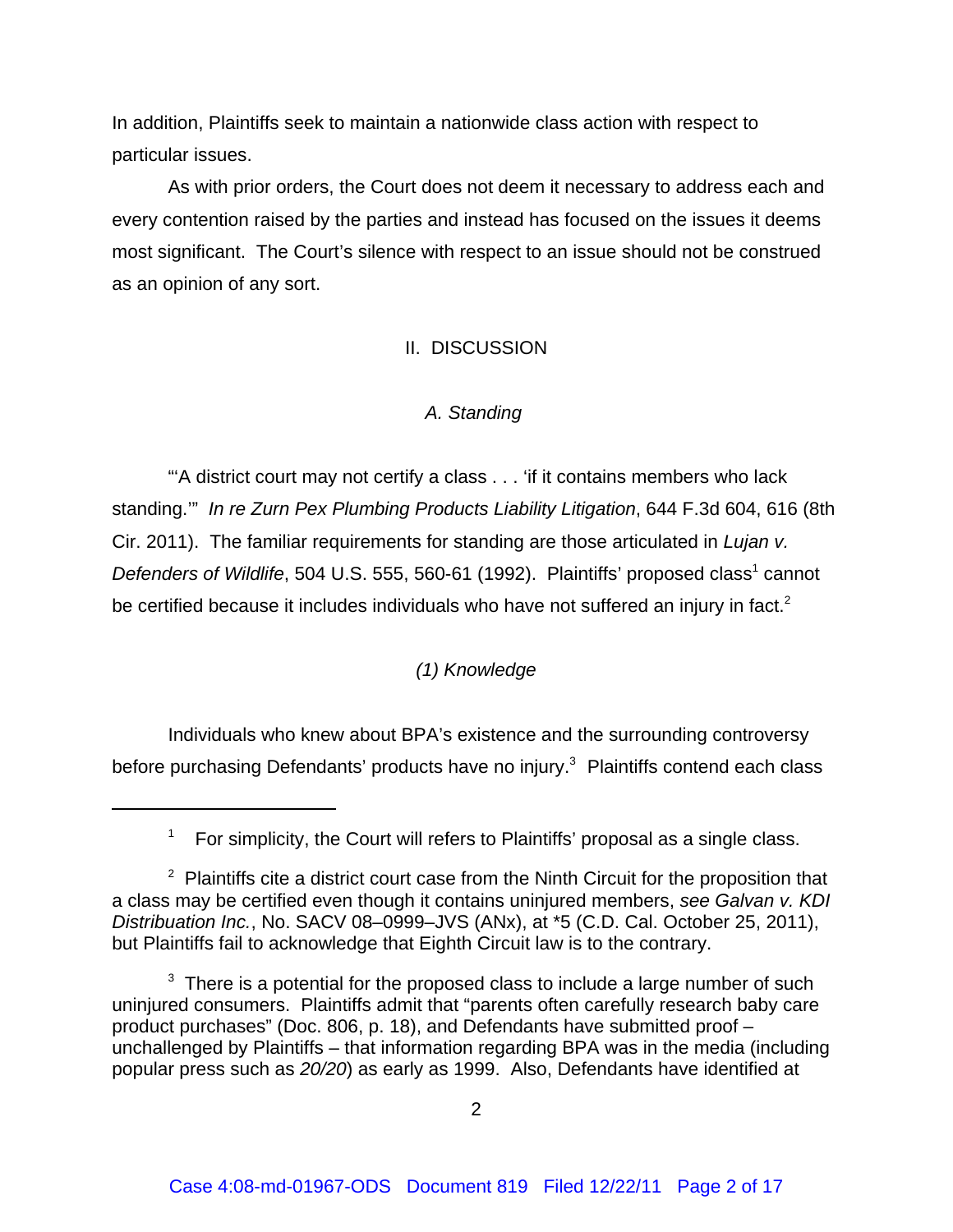members' knowledge is irrelevant, but these arguments are foreclosed by *State ex rel. Coca-Cola Co. v. Nixon*, 249 S.W.3d 855 (Mo. 2008). *Coca-Cola* held that consumers who would continue to purchase fountain Diet Coke knowing it contained saccharin could not assert MMPA or unjust enrichment claims against Coca-Cola for the company's failure to divulge its use of saccharin. *Id.* at 862.4 According to *Coca-Cola*, these consumers "*suffered no injury*." *Id*. Likewise, consumers who knew about BPA and purchased Defendants' products anyway suffered no injury.

The same holds true for Plaintiffs' implied warranty of merchantability claim: "If the purchaser expressly knows the dangers of a product, the seller does not have a duty to warn and there is not an implied warranty of merchantability." Modern Law of Contracts § 9:21 (footnote omitted). Plaintiffs argue the issue of knowledge goes to consumers' *reliance* on Defendants' nondisclosure, and Plaintiffs contend reliance is not an element of their claims. The Court does not agree with the unspoken premise of their argument. The hypothetical posed by the question of reliance – whether the plaintiff would have purchased the product if s/he had known – presupposes the consumer did not know the relevant information. Thus, the question of knowledge logically precedes the question of reliance. Plaintiffs also assert without any authority that "consumers could not detect or ascertain the defects in Defendants' baby products" (Doc. 806, p. 44). But Plaintiffs do not dispute that consumers could – and did – learn about BPA and the likelihood that plastic baby products to be purchased contained BPA. And as the Court previously observed, "A consumer who knew about the controversy and also knew that the bottle s/he purchased contained BPA would have all

least one MDL plaintiff who was aware of the BPA controversy when she purchased her products (Doc. 789, p. 24).

<sup>4</sup> The court in *Coca-Cola* expressly stated that, for purposes of its analysis, the plaintiff's unjust enrichment and MMPA claims "need not be distinguished." 249 S.W.3d at 859 n.2.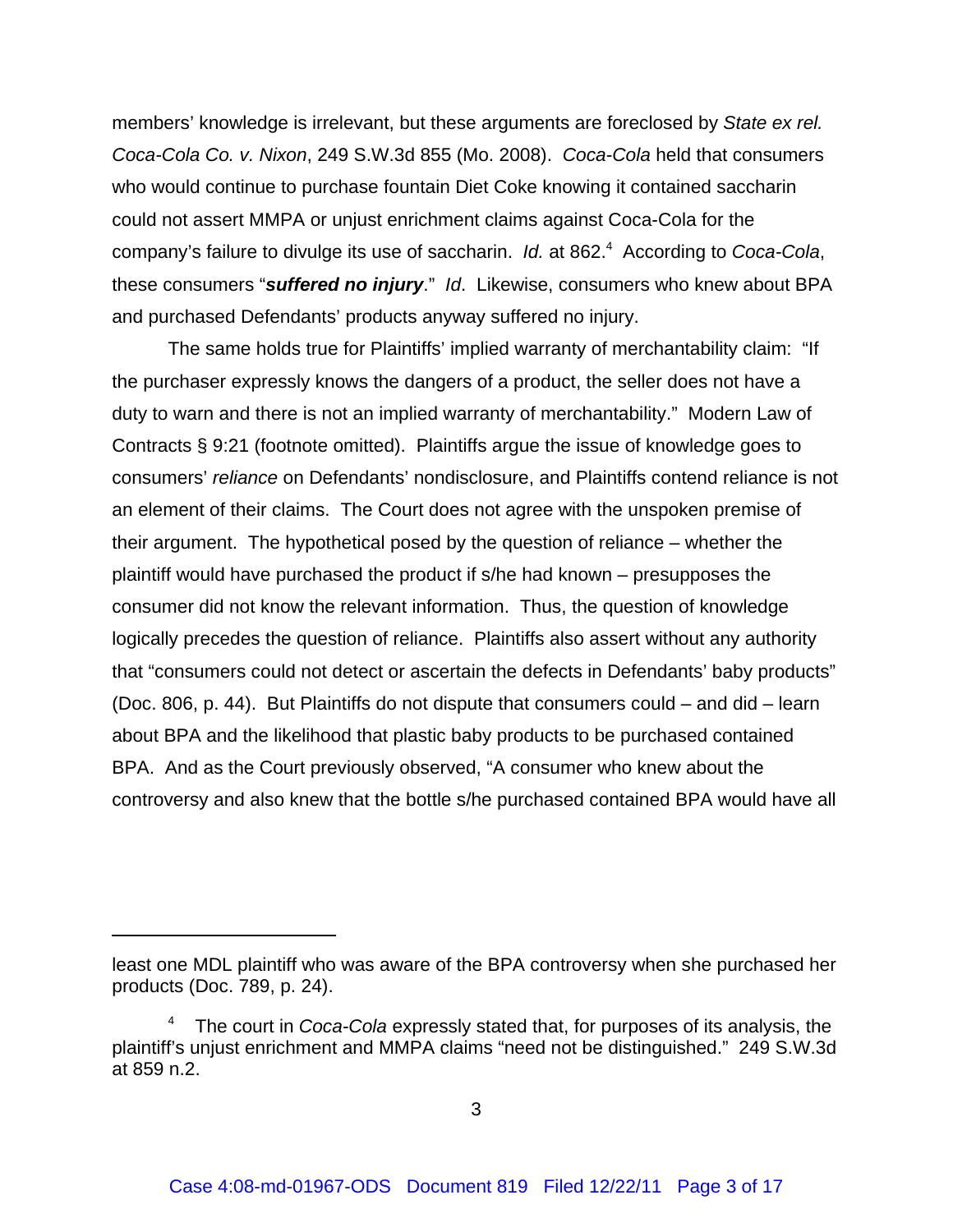the knowledge Plaintiffs allege should have been disclosed . . . ." (Doc. 754, pp. 14-15). That consumer cannot claim any injury caused by Defendants' conduct.<sup>5</sup>

# *(2) Full Use*

Even for those consumers were unaware of BPA when they purchased Defendants' products, they may not have suffered an injury. In an order disposing of motions to dismiss, the Court held that consumers who fully used Defendants' baby bottles and other products without physical harm before learning about BPA suffered no injury and could not assert a claim under consumer protection statutes or for breach of warranty (Doc. 261, p. 20; Doc. 297, p. 1). Plaintiffs contend that, in Missouri, their post-purchase conduct is irrelevant to whether they suffered an injury, citing *Craft v. Philip Morris Companies, Inc.*, 190 S.W.3d 368, 382 (Mo. Ct. App. 2005). In *Craft*, the plaintiff alleged she failed to receive the qualities and economic value of a low tar, low nicotine cigarette, and the court held this allegation "goes to the condition of the product at the time of the purchase transaction" and "does not consider the consumer's manner of use of the product after purchase." *Id.* Plaintiffs also cite other Missouri Court of Appeals cases holding that a consumer can establish s/he suffered ascertainable loss under MMPA with the "benefit of the bargain" rule by showing that s/he purchased a product which had an actual value at the time of purchase that was less than the value of the product as represented. *See*, *e.g.*, *Plubell v. Merck & Co., Inc.*, 289 S.W.3d 707, 715 (Mo. Ct. App. 2009). Plaintiffs use these cases to support their theory that postpurchase use is irrelevant because injury occurs, if at all, at the time of purchase.

 Plaintiffs essentially are claiming that their purchases, *ipso facto*, caused an economic loss. There is "no authority, in Missouri or otherwise, for this proposition." *Hope v. Nissan North America, Inc.*, No. WD 73299, 2011 WL 4356203, at \*20 (Mo. Ct.

<sup>&</sup>lt;sup>5</sup> Plaintiffs suggest modifying the proposed class to exclude these members. But "[a] class is not ascertainable where membership in the class depends on each individual's state of mind." 1 McLaughlin on Class Actions § 4:2 (8th ed.) (footnote omitted).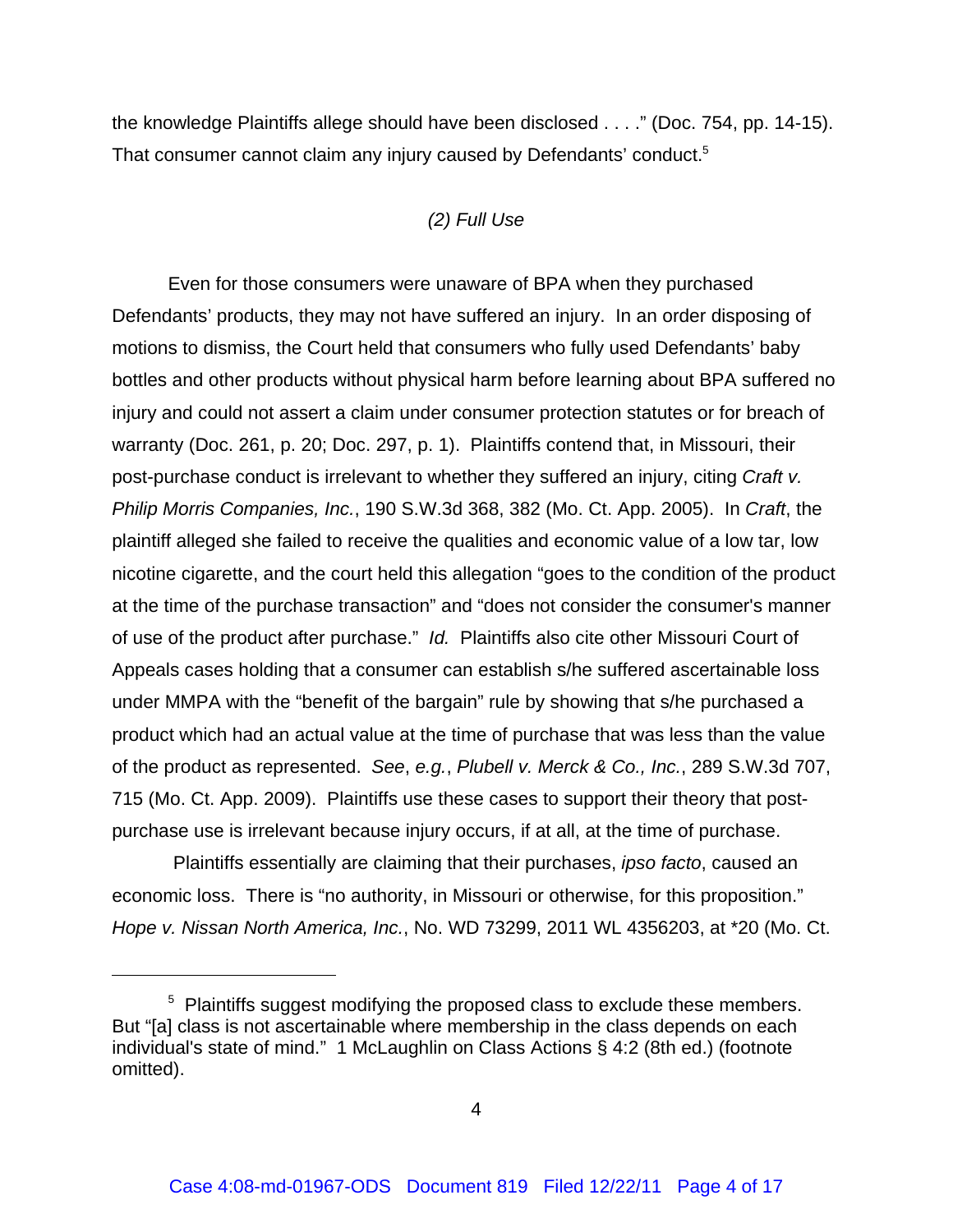App. 2011).<sup>6</sup> The Eighth Circuit's decision in *Zurn Pex*, also cited by Plaintiffs, does not help them either. *Zurn Pex* stands for the proposition that a product can exhibit a defect even without proof that the product caused external damage. *See* 644 F.3d at 616-18. The evidence in *Zurn Pex* was that plumbing brass fittings developed stress corrosion cracking (the defect) "'as soon as they [were] exposed to domestic water.'" *Id.* at 617. Thus, even those homeowners whose fittings had not yet leaked (and caused external damage) had a claim. *Id.*<sup>7</sup>

Unlike the homeowners in *Zurn Pex*, the full-use plaintiffs are more like the plaintiff who ingested the drug Duract in *Rivera v. Wyeth-Ayerst Laboratories*, 283 F.3d 315, 317 (5th Cir. 2002). Duract was reported to cause liver and gastrointestinal damage, but the plaintiff did not allege she had suffered those harms, nor did she allege the drug was ineffective. *Id.* Rather, like Plaintiffs here, the plaintiff in *Rivera* alleged she suffered an "economic injury" – that she was denied "the benefit of the bargain" – from purchasing a drug that included allegedly inadequate warnings and that had actually caused injury to others. *Id.* at 319. The Fifth Circuit ruled the plaintiff had not suffered an economic injury, reasoning that she "paid for an effective pain killer, and she received just that – the benefit of her bargain. . . . Duract worked." *Id.* at 320 (citation omitted). Likewise, the consumers who purchased one of Defendants' BPA products

<sup>&</sup>lt;sup>6</sup> The Court acknowledges Hope made this statement in the context of ruling claims for breach of the implied warranty of merchantability. *See* 2011 WL 4356203, at \*20. The Court also acknowledges that, earlier in the case, *Hope* affirmed the trial court's certification of MMPA claims in which the plaintiffs alleged they suffered ascertainable loss because the value of their vehicles was less than as represented. *See id.* at \*13-\*14. Nevertheless, the Court finds *Hope*'s rejection of *ipso facto* economic loss a clear statement of Missouri law that contradicts Plaintiffs' arguments here.

<sup>7</sup> *Zurn Pex* noted that *O'Neil v. Simplicity, Inc.*, 574 F.3d 501 (8th Cir. 2009) (involving an allegedly defective crib), "never indicated that a child would have to be injured by a crib for a defect to be manifest." 644 F.3d at 617.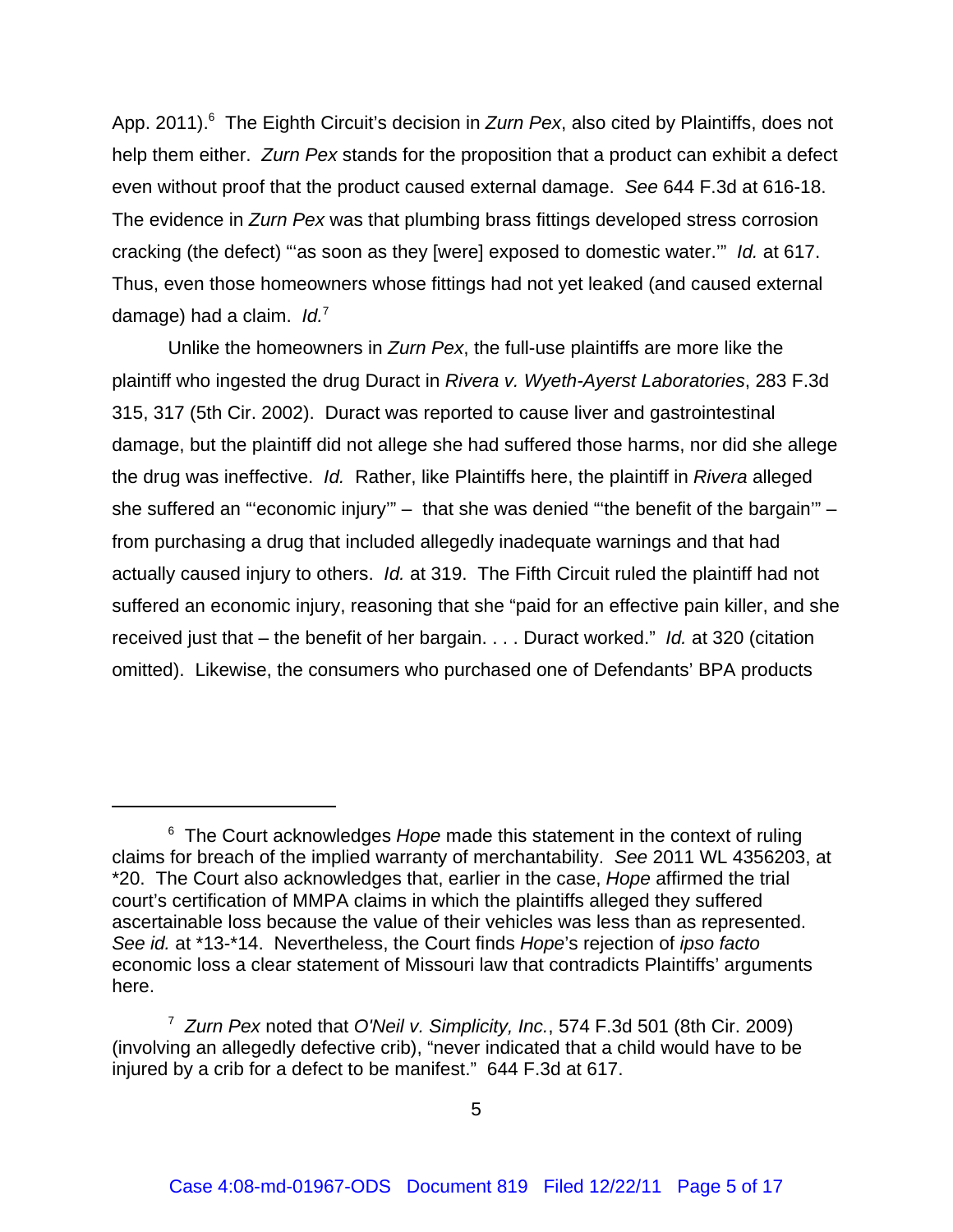and completely used them are just like the plaintiff who ingested Duract in *Rivera* – they obtained the full benefit of their bargains and *suffered no loss*. 8

The Court's reasoning in this case is fully supported by other decisions with analogous fact patterns as well. For example, in *Myers-Armstrong v. Actavis Totowa*, LLC, No. C 08–04741 WHA, 2009 WL 1082026, at \*4 (N.D. Cal. April 22, 2009), the plaintiff claimed economic injuries from purchasing a drug that was allegedly "'adulterated'" because it was not manufactured according to FDA standards. Like *Rivera*, the plaintiff had ingested the drug with no harm to her, and the Court held she suffered no injury under California law:

California law does not allow a civil lawsuit to recover the purchase price for medicine consumed by the purchaser which performed as intended with no harm or fear of future harm merely because the consumer would not have purchased it had he or she known that the medicine came from a plant whose quality-control had been compromised.

*Id.* Moreover, as the Court has done here, *Meyers-Armstrong* distinguished those consumers who *had not* consumed the product:

*If the pills had not been consumed, the consumer might possibly have a claim for a refund.* But after consuming the pills and obtaining their beneficial effect with no downside, the consumer cannot get a refund on the theory that the pills came from a source of uncertain quality. This does not mean the manufacturer will go scot free. A criminal prosecution might lie. A regulatory shutdown of the plant might be in order. But the civil law should not be expanded to regulate every hypothetical ill in the absence of some real injury to the civil plaintiff.

<sup>&</sup>lt;sup>8</sup> Plaintiffs argue this holding creates an incentive for defendants to withhold information in the hope that consumers will completely use a product before the withheld information is discovered. This alleged incentive is more imagined than real. Defendants who withhold material information always run the risk that doing so will expose them to liability by causing ascertainable loss to a consumer. Defendants who wish to avoid liability are more likely to do so through disclosure, not nondisclosure.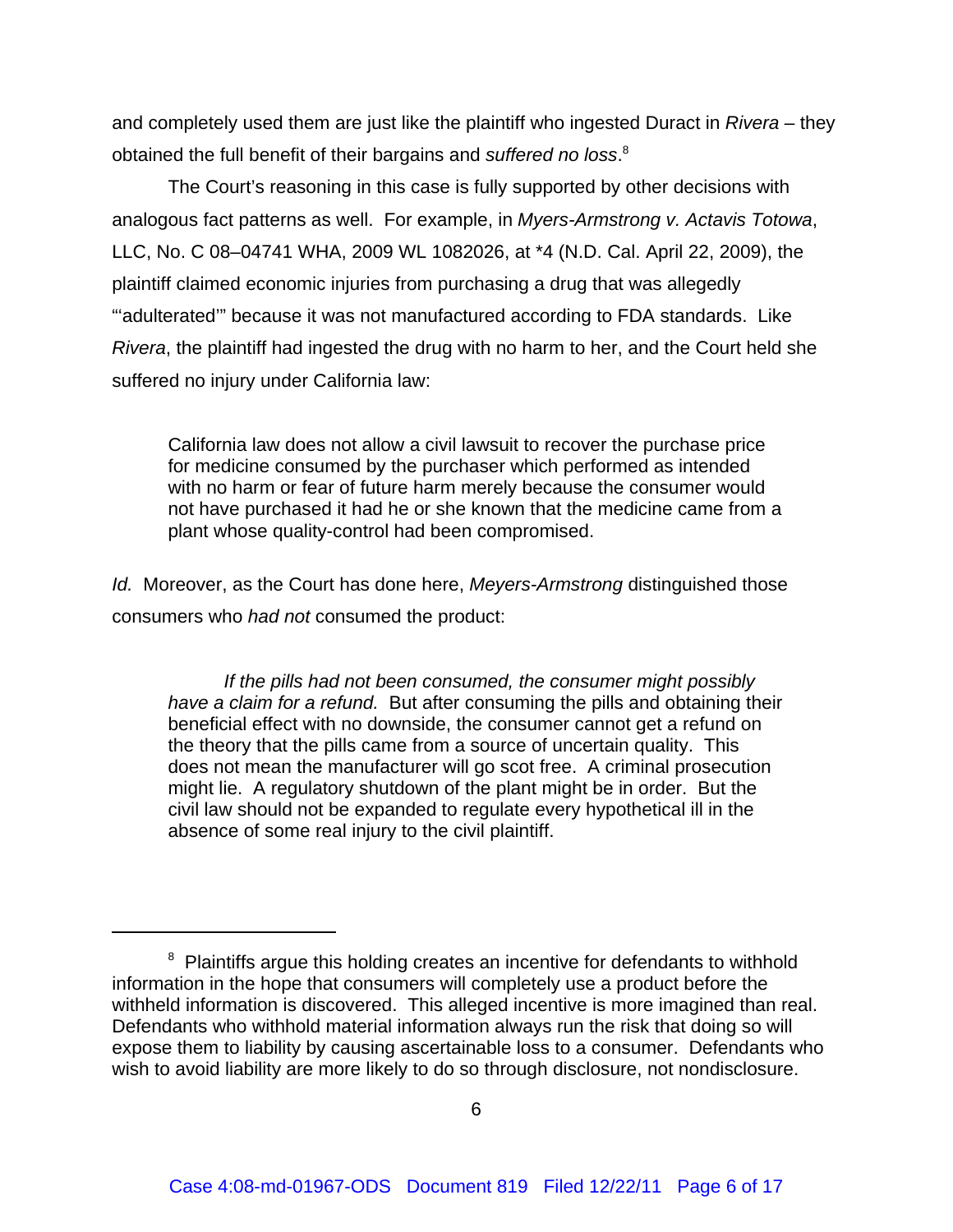*Id.* (emphasis added; footnote omitted); *see also In re McNeil Consumer Healthcare, Marketing and Sales Practices Litigation*, MDL No. 2190, 2011 WL 2802854, at \*14 (E.D. Pa. July 15, 2011) (citing *Rivera* and *Meyers-Armstrong* and holding purchase of product alone could not establish injury in fact; "the cases reveal that plaintiffs who have purchased Recalled Subject Products are not in a monolithic category").

The Court adheres to its prior holding that those consumers who fully used Defendants' products cannot assert MMPA or warranty claims. And the Court expands that holding to include Plaintiffs' unjust enrichment claims. In the context of applying various states' laws, the Court previously ruled that the extent of a consumer's use of a product was relevant to an unjust enrichment claim, but not dispositive (Doc. 261, p. 21; Doc. 754, 12-14). But in Missouri "[t]here can be no unjust enrichment if the parties receive what they intended to obtain." *American Standard Ins. Co. of Wisconsin v. Bracht*, 103 S.W.3d 281, 293 (Mo. Ct. App. 2003) (citation omitted). Plaintiffs assert none of the proposed class members received what they intended to obtain because Plaintiffs were not provided material information before making their purchases. But Plaintiffs were bargaining for baby products at the time of transaction, not a certain type of information. Those who fully used the products before learning about BPA received 100% use (and benefit) from the products – they "receive[d] what they intended to obtain" – and they have no claim for unjust enrichment.

### *B. Rule 23(b)(3)*

With uninjured individuals excluded, the Court can now determine what those consumers with standing must prove for class certification. In addition to meeting the requirements under Fed. R. Civ. P. 23(a), a class action must qualify under one of the categories described in Rule 23(b). For their Missouri class, Plaintiffs seek certification under Rule 23(b)(3), which is satisfied if "the court finds that the questions of law or fact common to class members predominate over any questions affecting only individual members, and that a class action is superior to other available methods for fairly and

7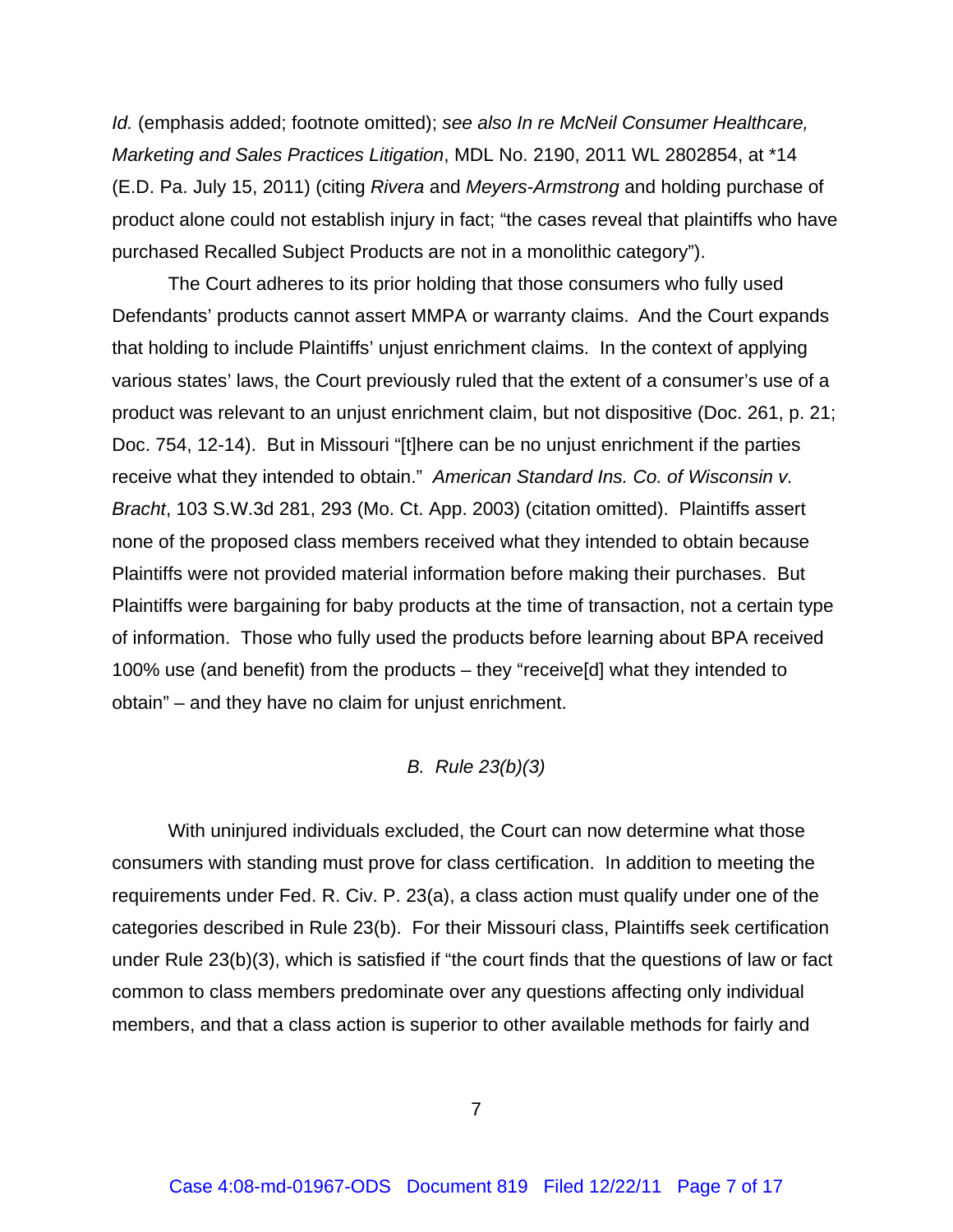efficiently adjudicating the controversy." In the following analysis, the Court bypasses Rule 23(a) and focuses on what it deems the most significant aspects of Rule 23(b)(3).

### *(1) Predominance*

"When deciding whether common issues predominate over individual issues under Rule 23(b)(3), the court should conduct a 'rigorous analysis' including an 'examination of what the parties would be required to prove at trial.'" *Zurn Pex*, 644 F.3d at 611 (citation omitted). First, for each of Plaintiffs' claims, they will need to prove that they purchased one of Defendants' baby bottles or sippy cups. *See* Mo. Ann. Stat. § 407.025.1 (MMPA); MAI 25.08 (implied warranty of merchantability); *Graves v.* Berkowitz, 15 S.W.3d 59, 61 (Mo. Ct. App. 2000) (unjust enrichment).<sup>9</sup> Individualized proof will be necessary for this. *See Wal-Mart Stores, Inc. v. Dukes*, 131 S. Ct. 2541, 2551 (2011) (describing what is required for issue of law or fact to be considered "common" under Rule 23); *Blades v. Monsanto Co.*, 400 F.3d 562, 566 (8th Cir. 2005) (same). Plaintiffs assert their testimony regarding the purchase of Defendants' products is evidence common to the proposed class (Doc. 780, p. 3), but the Court has already held otherwise in denying certification of multi-state classes (Doc. 754, p. 12), and Plaintiffs provide no persuasive reason for the Court to change its holding.

Plaintiffs' main argument is that common issues predominate over individual issues because Defendants "uniformly" failed to disclose material information to all Class members (Doc. 806, p. 17, 23, 25, 28, 50). To the extent Plaintiffs' proof of Defendants' omissions depends on "[t]he nature and content of any particular

 $9$  Plaintiffs assert that they "have essentially already proven the first element of their unjust enrichment claim . . . by defining the class as including only those consumers that purchased one of Defendants' BPA products." But the question becomes how to determine who is in the class, which would require each class members' individualized proof.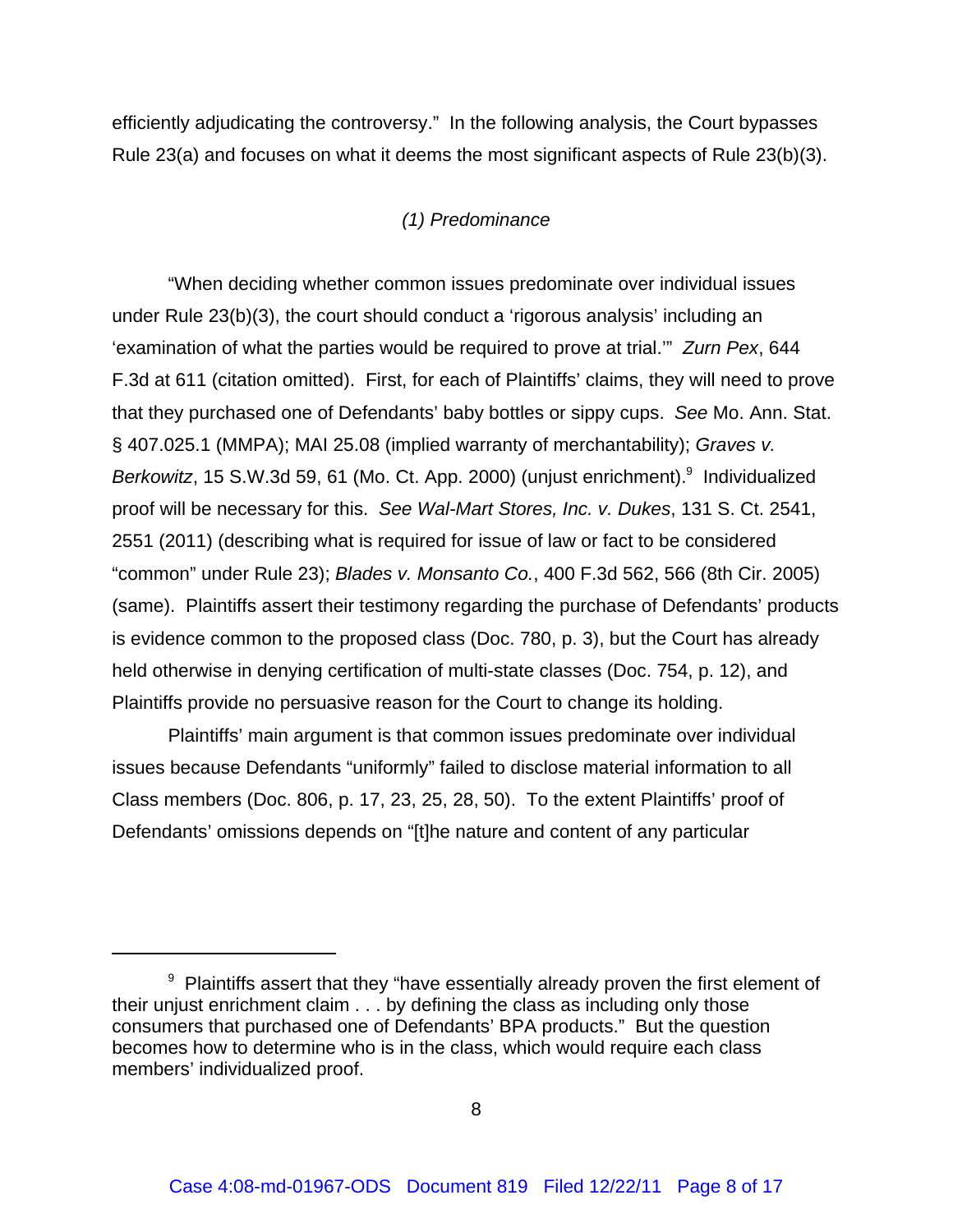Defendant's advertising and other disclosures," (Doc. 754, p. 11), the Court has held – and continues to hold – that this is a common issue of fact.<sup>10</sup>

But Plaintiffs' proof of *what* Defendants failed to disclose will not be common for all class members, at least with respect to the scientific debate concerning BPA. Defendants can only be held liable for failing to disclose facts they knew or should have known. *See* 15 Mo. Code of State Regulations 60-9.110(3) (defining "[o]mission of a material fact" in context of MMPA as "any failure by a person to disclose material facts known to him/her, or upon reasonable inquiry would be known to him/her"). Class-wide evidence cannot be used to show what Defendants knew or should have known because their knowledge and the available information about BPA changed during the class period. "This is a pertinent observation." *Hope*, 2011 WL 4356203, at \*14 (addressing argument that no class-wide proof of defendant's knowledge existed because defendant had different levels of knowledge over class period).

Plaintiffs argue they will be able to use class-wide evidence to prove Defendants' liability by showing Defendants' nondisclosure of information from the very start of the class period (January 1, 2002). Plaintiffs' argument could have merit if they were seeking to hold Defendants liable solely based on the content of the scientific debate from the very start of the class period, but they are not. Plaintiffs' Proposed Trial Plan states they intend to show Defendants' awareness and nondisclosure of scientific studies through Dr. Douglas Schoen, whose report discusses studies from 1997 to at least 2006 (Doc. 557, p. 8). Proof that Defendants failed to disclose information that came into existence in 2006 (and was known or should have been known by Defendants at that time) does not prove – nor could it prove – Defendants' liability before then. Plaintiffs' proof of Defendants' nondisclosures is not common to all class members.

 $10<sup>10</sup>$  Defendants argue the evidence required to prove the nature and content of their disclosures will not be identical because "[d]ifferent class members saw different advertisements (or none at all) or were exposed to knowledge of the controversy" (Doc. 789, p. 30). But Plaintiffs can prove Defendants failed to disclose the presence of BPA without proving what each individual class member saw or knew.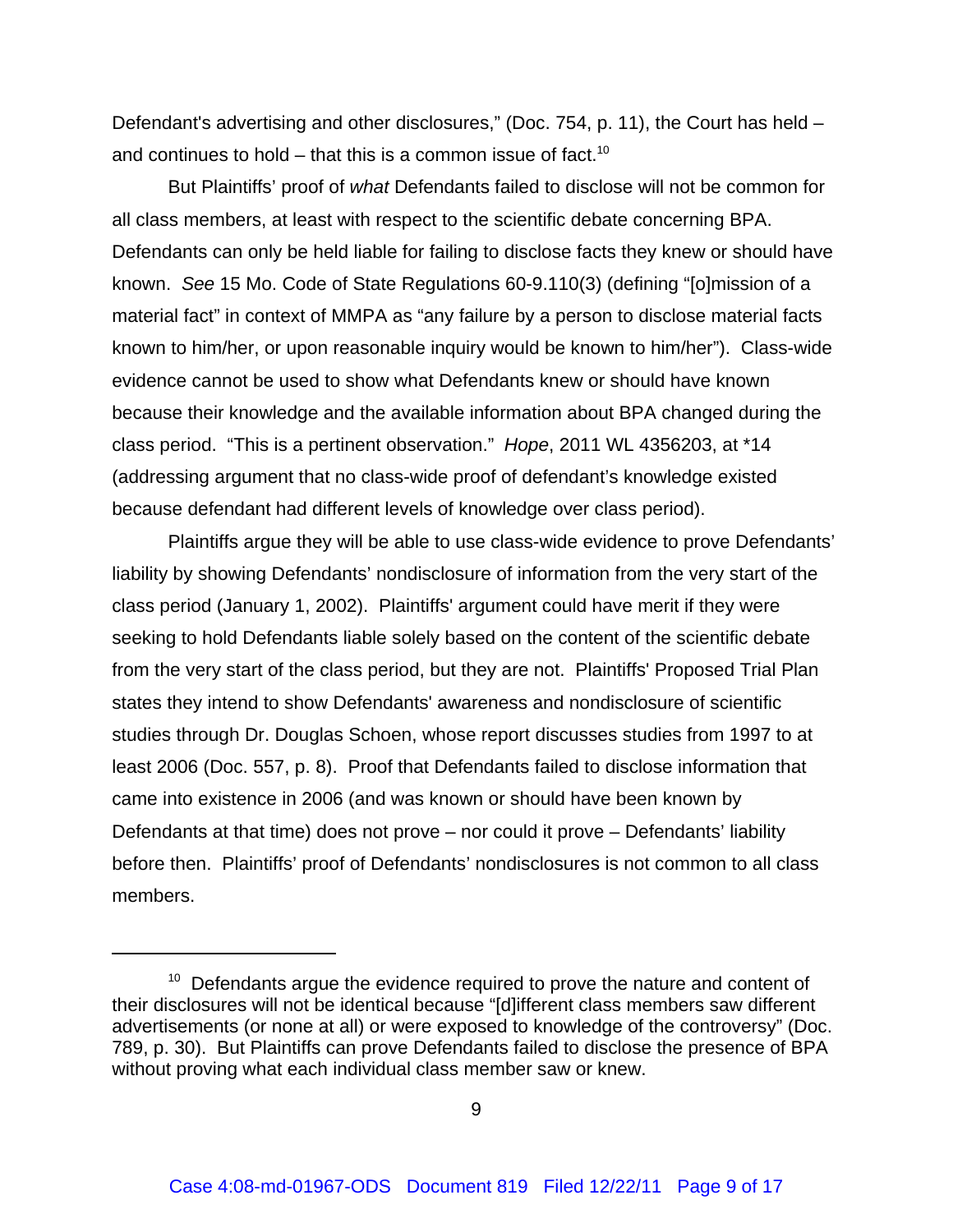A similar problem exists with respect to materiality. A material fact for MMPA liability includes "any fact which a reasonable consumer would likely consider to be important in making a purchasing decision." 15 Mo. Code of State Regulations 60-9.010(1)(C). Even if this is an objective inquiry, that does not mean it can be proven with class-wide evidence. Assuming Plaintiffs can prove that a reasonable consumer would consider a 2006 study showing BPA's effect on the endocrine systems of Prosobranch snails to be material, that would not be probative of Defendants' liability in 2002. And just because materiality is an objective inquiry does not mean it is to be determined in a vacuum, especially when the undisclosed fact is a scientific debate or controversy. A reasonable consumer may be less likely to consider a scientific study from 1997 significant after that consumer learns that federal agencies over the years – FDA in particular – considered that or a similar study, or conducted their own studies, and nevertheless concluded BPA could be safely used to make baby products.<sup>11</sup>

In denying certification of multi-state classes, the issue of damages was another element the Court held could not be proven with common evidence (Doc. 754, p. 12- 14). The Court determined that value of the product was not universal, and those consumers who used a product obtained more value – and suffered less in damages – than a person who disposed of the product upon immediately learning about the BPA controversy and before his or her child grew too old for it (*Id.*, p. 14).

Plaintiffs argue their post-purchase conduct is irrelevant to the measure of damages under Missouri using (again) the "benefit of the bargain" rule, which measures damages as of "the time of the transaction," *Davis v. Cleary Building Corp.*, 143 S.W.3d 659, 668 (Mo. Ct. App. 2004) (citation omitted). But Plaintiffs fail to acknowledge that

 $11$  For Plaintiffs' unjust enrichment claims, another individual inquiry will be whether Plaintiffs purchased Defendants' products *because* they thought the products were BPA-free or were manufactured with substances about which there was no scientific controversy. *See* Restatement (First) of Restitution § 9(1) (1937) ("A person who has conferred a benefit upon another because of a mistake . . . is entitled to restitution only if the mistake caused the conferring of the benefit.") (cited in *Petrie v. LeVan*, 799 S.W.2d 632, 635 (Mo. Ct. App. 1990). *Petrie*'s citation to § 9(1) was noted in *Kubley v. Brooks*, 141 S.W.3d 21, 32 (Mo. 2004).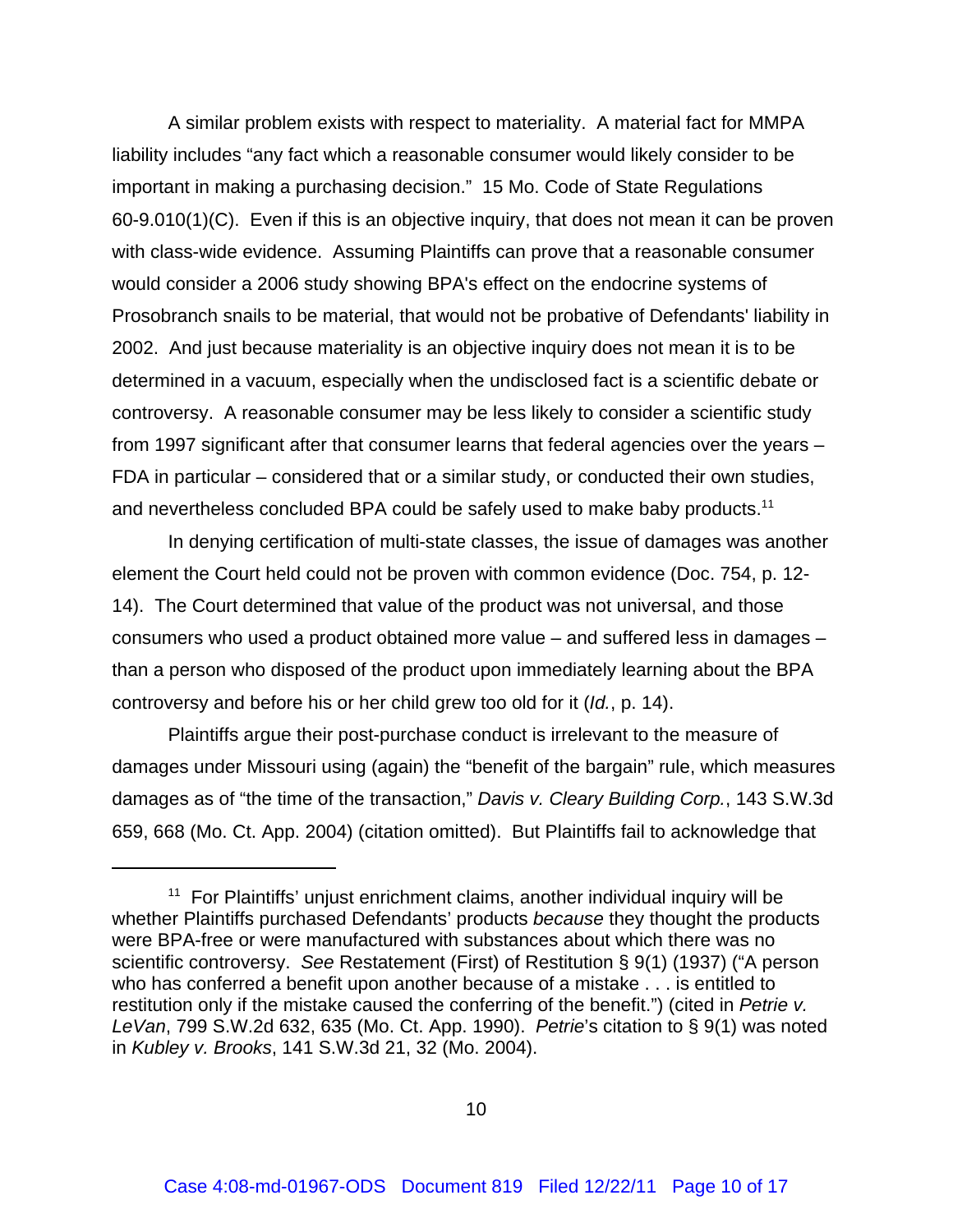the "benefit of the bargain" rule is not the sole measure of damages for fraud-related claims. "[T]he use of other measures of damages may be permitted where the peculiar circumstances of the fraud make benefit-of-the-bargain damages an inadequate or inappropriate measure." *Craig Outdoor Advertising, Inc. v. Viacom Outdoor, Inc.*, 528 F.3d 1001, 1015-16 (8th Cir. 2008) (citations omitted). Similarly, for breach of warranty, the measure of damages is the difference between value of goods accepted and the value as warranted "unless special circumstances show proximate damages of a different amount." Mo. Ann. Stat. § 400.2-714(2). The Court holds that in the circumstances of this case, where the only cognizable injury is the diminished use of a product, the extent of a consumers' use is relevant to the issue of damages under Missouri law.<sup>12</sup>

Plaintiffs also argue that, for their unjust enrichment claims, the issue of damages can be shown with common evidence. They assert that, if liability is shown, "it would be unjust for Defendants to retain the *entire* benefit" (emphasis added). But "[t]he measure of recovery in a quasi-contractual action is *not the actual amount of the enrichment*, but the amount of the enrichment that, as between the two parties, would be unjust for one party to retain." *Pitman v. City of Columbia*, 309 S.W.3d 395, 403 (Mo. Ct. App. 2010) (citations omitted; emphasis added). Thus, to the extent Plaintiffs suggest they will be able to establish damages simply by proving the amount of Defendants' enrichment, they are mistaken.

The Court also notes that certain elements of Plaintiffs' implied warranty claims cannot be proven with common evidence. With respect to the third element of that claim – that the plaintiff used the product (MAI 25.08) – footnote 4 to MAI 25.08 states the element should be omitted "if plaintiff learns that the goods are unfit by means other than use, such as by an initial inspection." Regardless whether each member of

 $12$  Plaintiffs counter that Missouri law requires any benefit a plaintiff obtains from an otherwise-fraudulent transaction should inure to him or her. Even if true, that does not mean the plaintiff should reap a windfall, which is what would happen here if a consumer who obtained extensive use of one of Defendants' products before learning about BPA could recover the full purchase price s/he paid for the product.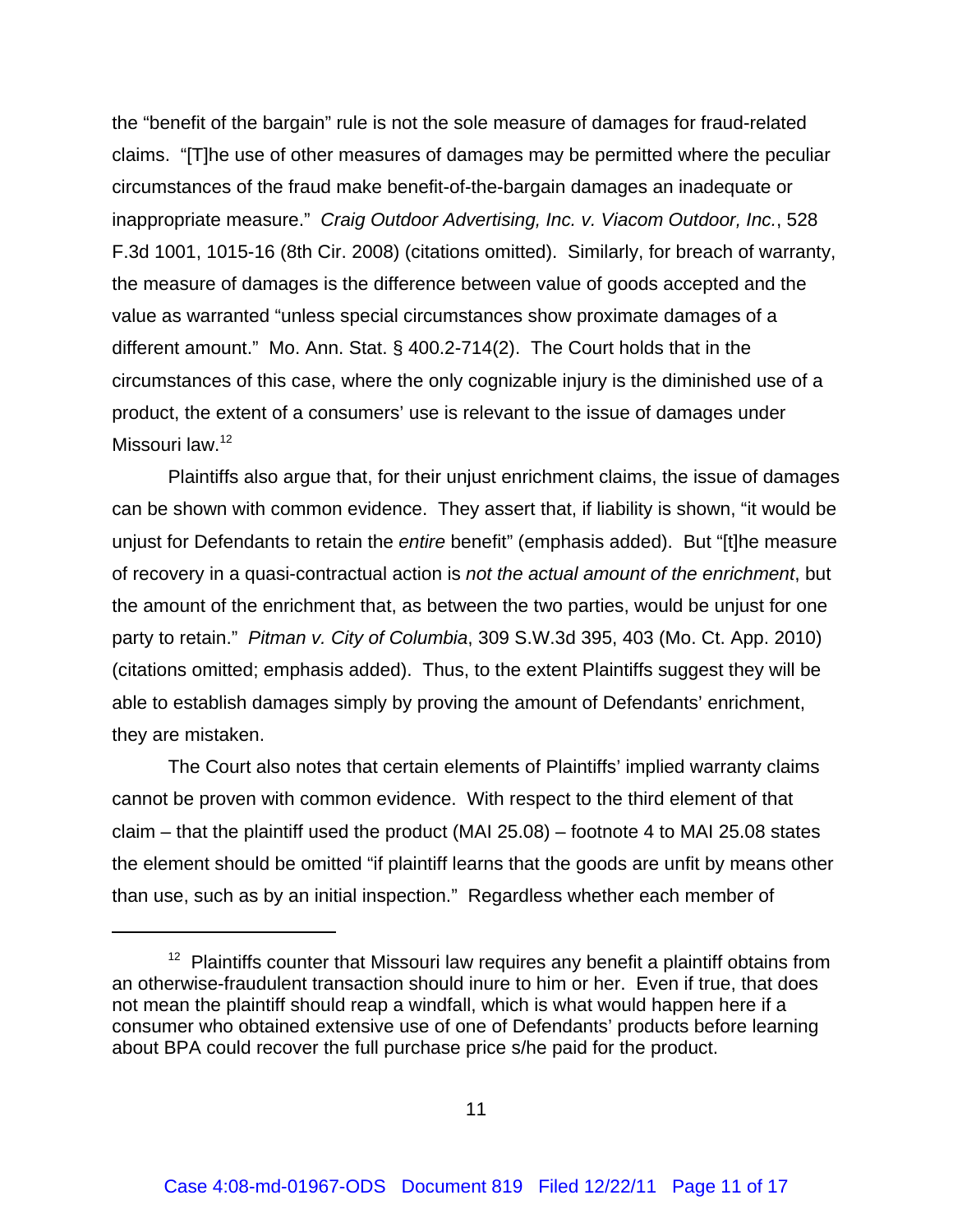Plaintiffs' proposed class learned of the alleged unfitness of Defendants' products through use or other means, this can only be answered with individual proof. And as for Plaintiffs' provision of notice to Defendants (the fourth element in MAI 25.08), Plaintiffs assert *they* provided notice with their November 26, 2008, demand letter, but this does not prove the element of notice for the remaining class members. Plaintiffs argue they can satisfy this element by showing Defendants' constructive notice of the alleged defect, but the case they cite for this proposition involves Landlord-Tenant law, not the implied warranty of merchantability. Individual proof will be needed to establish notice was provided by the remaining class members.<sup>13</sup>

In conclusion, the principal common issues under Missouri law for Plaintiffs' claims are the nature and content of any particular Defendants' disclosures and the fact that Defendants' products contained BPA. These common issues do not predominate over the individual issues of fact, which principally consist of whether Plaintiffs' purchased the relevant products, the content of the scientific controversy that Plaintiffs allege should have been disclosed and Defendants' awareness of it, and damages. Coupled with these individual issues is another issue that weighs against class certification: the applicability of a statute of limitations defense to each class member's claim. Plaintiffs do not dispute that some class members claims will be time-barred; they simply argue that the existence of a meritorious defense does not per se preclude certification. While true, a limitations defense (like the issue of damages) presents individual inquiries that "have to be compared to the common issues to determine whether the common issues predominate over the individual issues" (Doc. 754, p. 13). The Court concludes predominance is not met.

 $13$  Even if the Court considered the filing of lawsuits as the required "notice," Plaintiffs still would be required to show the notice was given within a reasonable time, and this would be an individualized inquiry.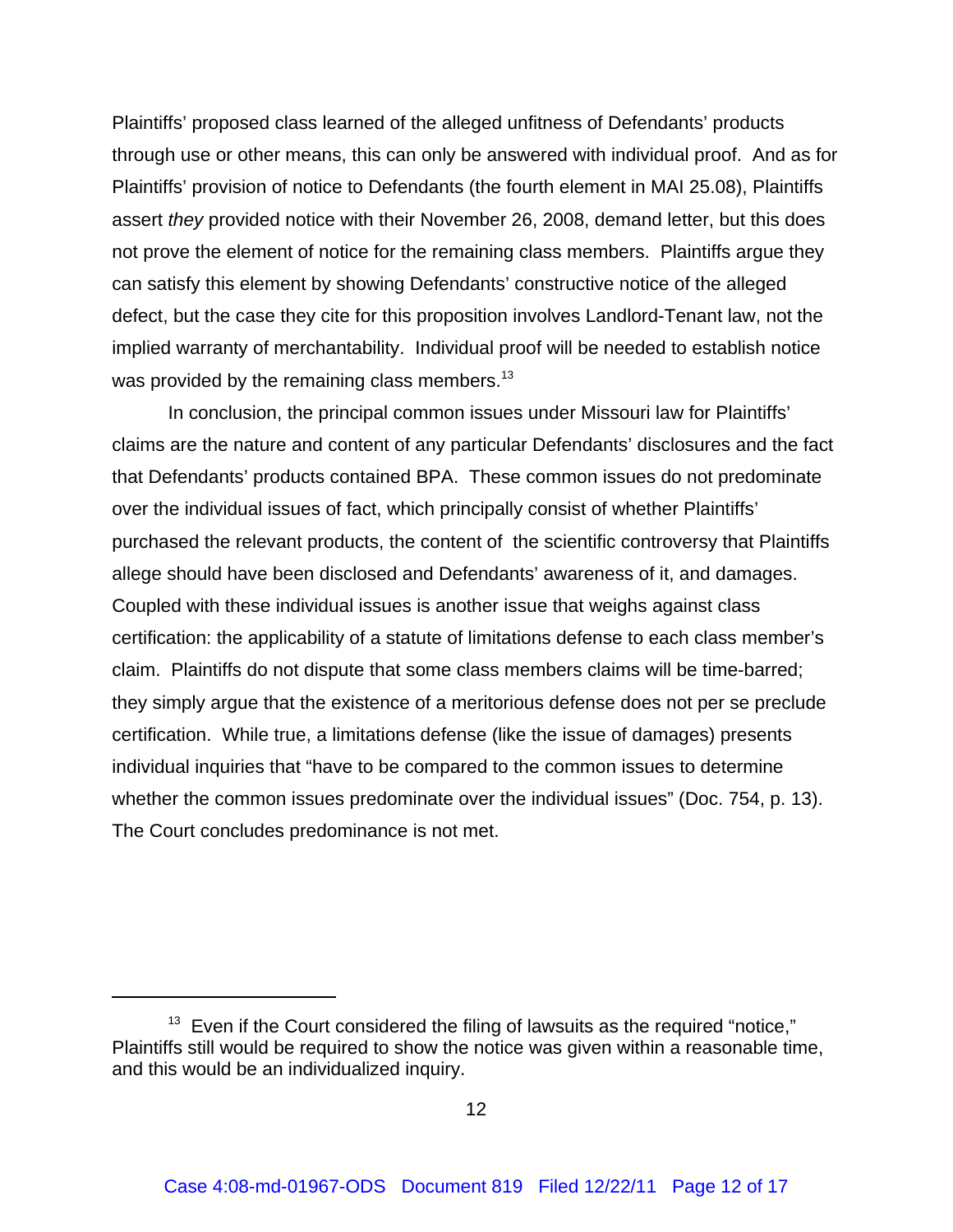#### *(2) Superiority*

"The most compelling rationale for finding superiority in a class action is whether the action is a negative value suit." *In re Baycol Products Litigation*, 218 F.R.D. 197, 210 (D. Minn. 2003) (citation omitted). But, as Defendants note, Plaintiffs' individual MMPA claims may entitle them to an award of attorney fees if they prevail (Doc. 789, p. 64). The disincentive for pursuing a negative value suit is at least mitigated by the availability of this remedy.

The existence of numerous individual inquiries also weighs against a finding of superiority: "A 'suit could become unmanageable and little value would be gained in proceeding as a class action . . . if significant individual issues were to arise consistently.'" *In re St. Jude Medical, Inc.*, 425 F.3d 1116, 1121 (8th Cir. 2005) (citation omitted); *see* 1 McLaughlin on Class Actions § 5:56 (8th ed.) ("The individual inquiries required to ferret out those who do have claims from those who do not defeats predominance and would make a class action unmanageable" (footnote omitted)).

And a major manageability concern for the Court is how to determine who is in the class. Plaintiffs cite *Tchoboian v. Parking Concepts, Inc.*, No. SACV 09-422 JVS (ANx), 2009 WL 2169883, at \*5 (C.D. Cal. July 16, 2009), in which the court "imagine[d] methods of identifying the class members, including publishing a notice of the action and allowing class members to come forward." But "com[ing] forward" and identifying himself or herself does not prove a person is in the class. A plaintiff in a typical case is not allowed to establish an element of a defendant's liability merely by completing an affidavit swearing the element is satisfied, and this should be no different for a class action. *See* 28 U.S.C.A. § 2072(b) (stating procedural rules "shall not abridge, enlarge or modify any substantive right"). Plaintiffs' proposed class extends back nearly a decade, and Defendants would be entitled to cross-examine each and every alleged class member regarding his or her memory. *Cf. Arch v. American Tobacco Co., Inc.*, 175 F.R.D. 469, 488 (E.D. Pa. 1997) ("[E]ven if the questionnaire was used to determine nicotine dependence, defendants would be permitted to cross-examine each and every class member as to their alleged dependence.") And in arguing that

13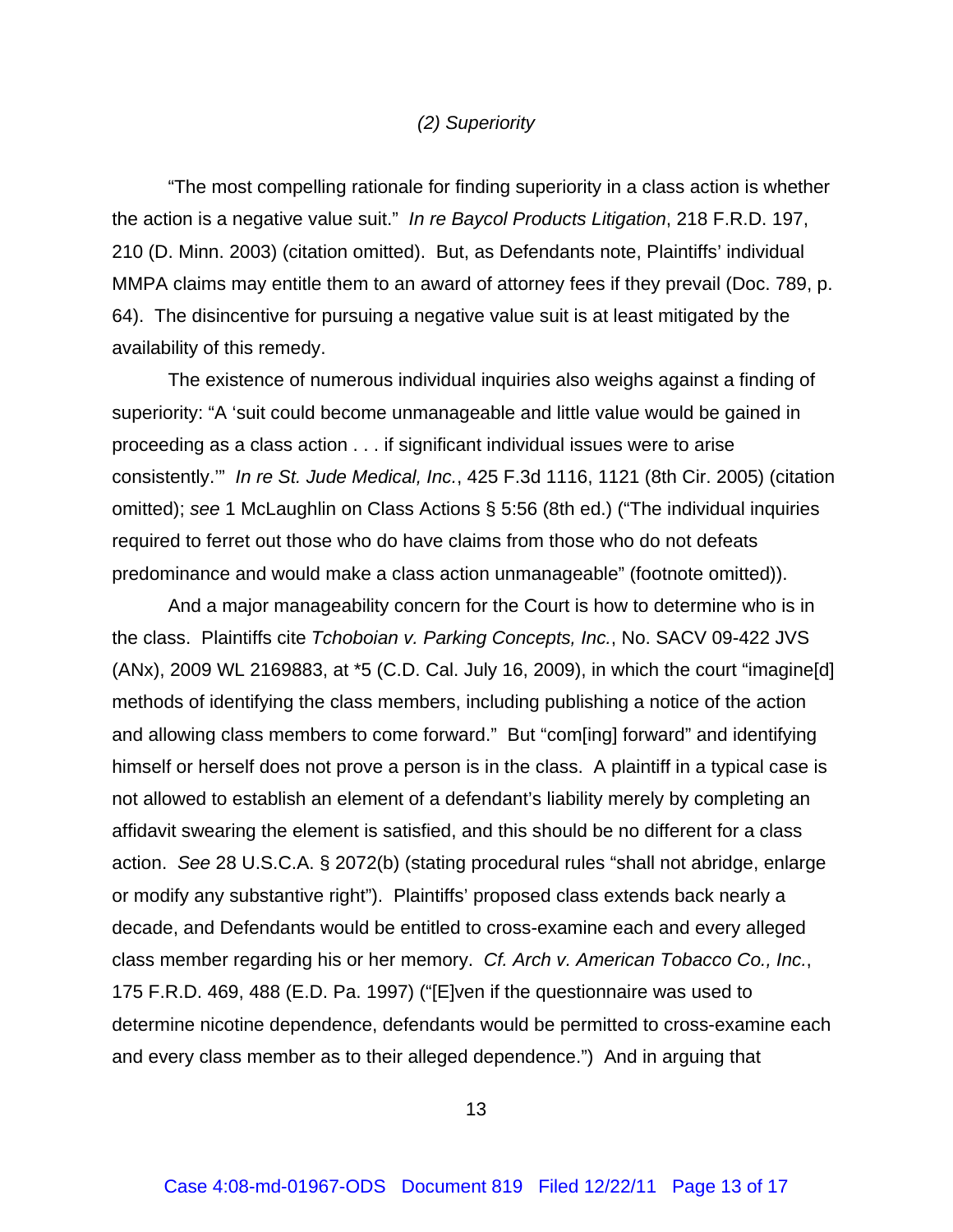numerosity is met, Plaintiffs assert Defendants sold millions of BPA baby products on a nationwide basis, so handling Missouri purchasers' claims individually could easily involve tens of thousands of proceedings, an enormous undertaking.

Plaintiffs further assert that "Defendants keep records of which retailers were selling their BPA products and therefore these retailers can identify Class members" (Doc. 806, p. 16). Plaintiffs present nothing that proves or even suggests retailers have the records to identify all individuals who in Missouri purchased Defendants' baby products containing BPA. But even if they did, and even if records of online purchases could be used to identify purchasers as Plaintiffs also suggest, there is also the issue of refunds: Plaintiffs' proposed class expressly excludes those individuals who received them. Determining whether a class member received a refund would be yet another individual inquiry.<sup>14</sup>

The desirability of concentrating the litigation in this particular forum is another factor that weighs against certification. Plaintiffs contend litigation here is desirable because it avoids inconsistent outcomes. But concentrating litigation in this forum will require some class members to travel from several hours away to testify for very little gain, suggesting in all probability few would want to take the opportunity to do so, when they would otherwise be able to litigate their own suit in their county of residence. This fact makes concentrating litigation in this Court less desirable. The Court concludes a class action is not a superior method of adjudicating this controversy.

*C. Rule 23(c)(4) Issue Certification*

In the Court's order denying certification of multi-state classes, the Court identified the following questions as common to the proposed class:

 $14$  As the Court did in its previous certification order, the Court rejects Defendants' argument that the mere existence of a refund policy destroys superiority (Doc. 754, p. 17 n.12).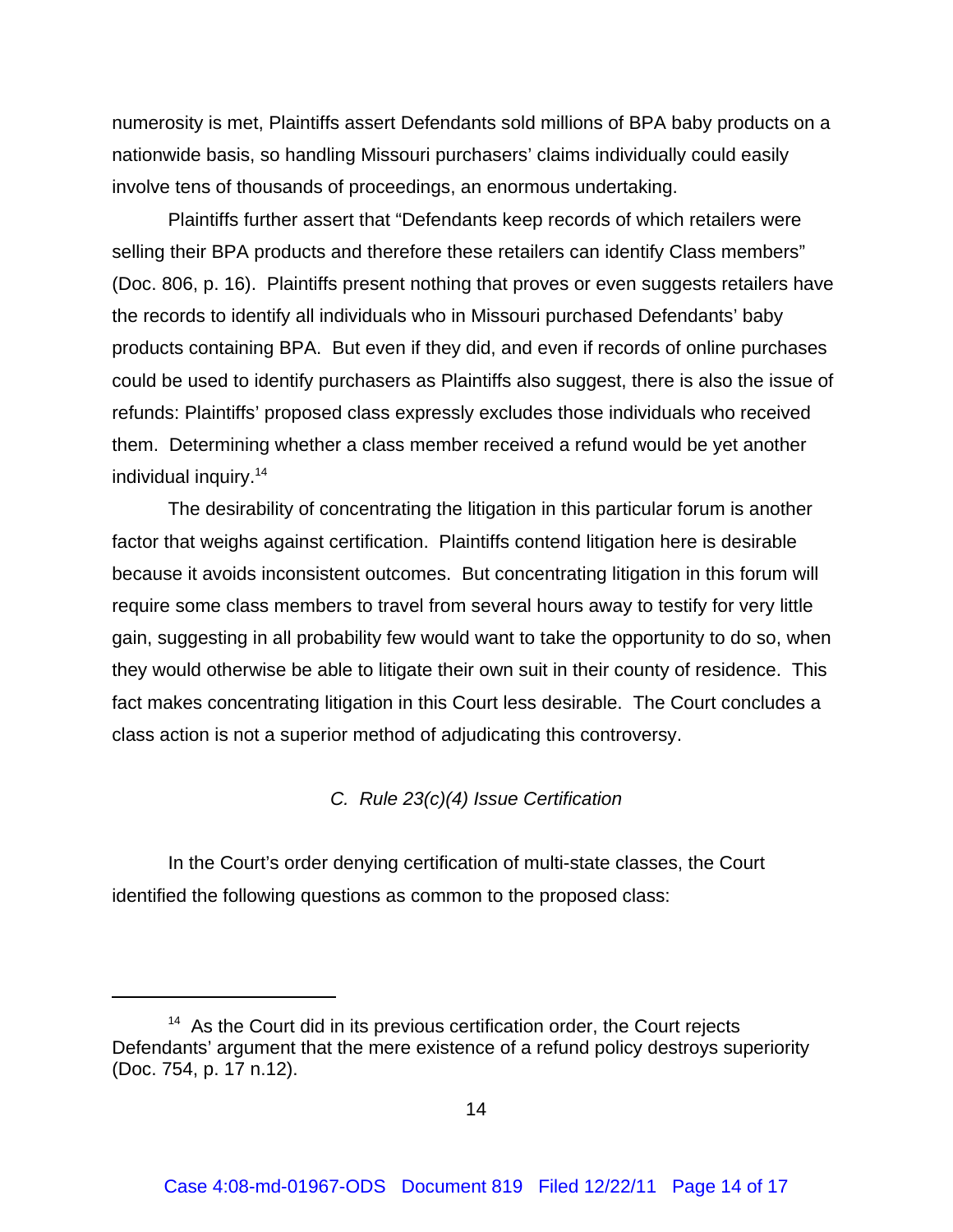• The nature and content of any particular Defendant's advertising and other disclosures;

• Each Defendant's knowledge, over time, about the science regarding BPA;

• The fact that certain products contained BPA; and

• The status of scientific knowledge (i.e., the particulars of the scientific debate) over time.

#### (Doc. 754, p. 11).

Plaintiffs now move for certification of these issues under Rule 23(c)(4), which states, "When appropriate, an action may be brought or maintained as a class action with respect to particular issues." Plaintiffs propose to try these issues to a jury, with the jury's findings apparently binding in all subsequent individual trials brought by consumers nationwide who purchased the defendants' baby products made with BPA.15

Defendants contend Plaintiffs' motion is untimely and that Plaintiffs are "requesting multi-state class certification on alternative grounds." Plaintiffs counter their motion is not untimely and that it "naturally flows" from the Court's identification of the four above issues as "common." Technically, Defendants have the better argument, but the Court would not deny Plaintiffs' motion merely for untimeliness (where no prejudice was shown) if the motion otherwise had merit. Plaintiffs' motion does not have merit.

There is a conflict of authority whether a class can be certified under Rule 23(c)(4) even after the Court conducts the typical analysis and determines Rule 23(b) is not satisfied. *See St. Jude*, 522 F.3d at 841. The Eighth Circuit has not decided the issue. *See id.* For those courts that approve of the practice, even they "have declined to certify such classes where the predominance of individual issues is such that limited class certification would do little to increase the efficiency of the litigation." *Id.* (citations omitted).

 $15$  The Court uses "apparently" here because Plaintiffs did not clearly state who was to be included in the class. The Court's best guess is that Plaintiffs intend the class members to be the same as proposed in their multi-state classes.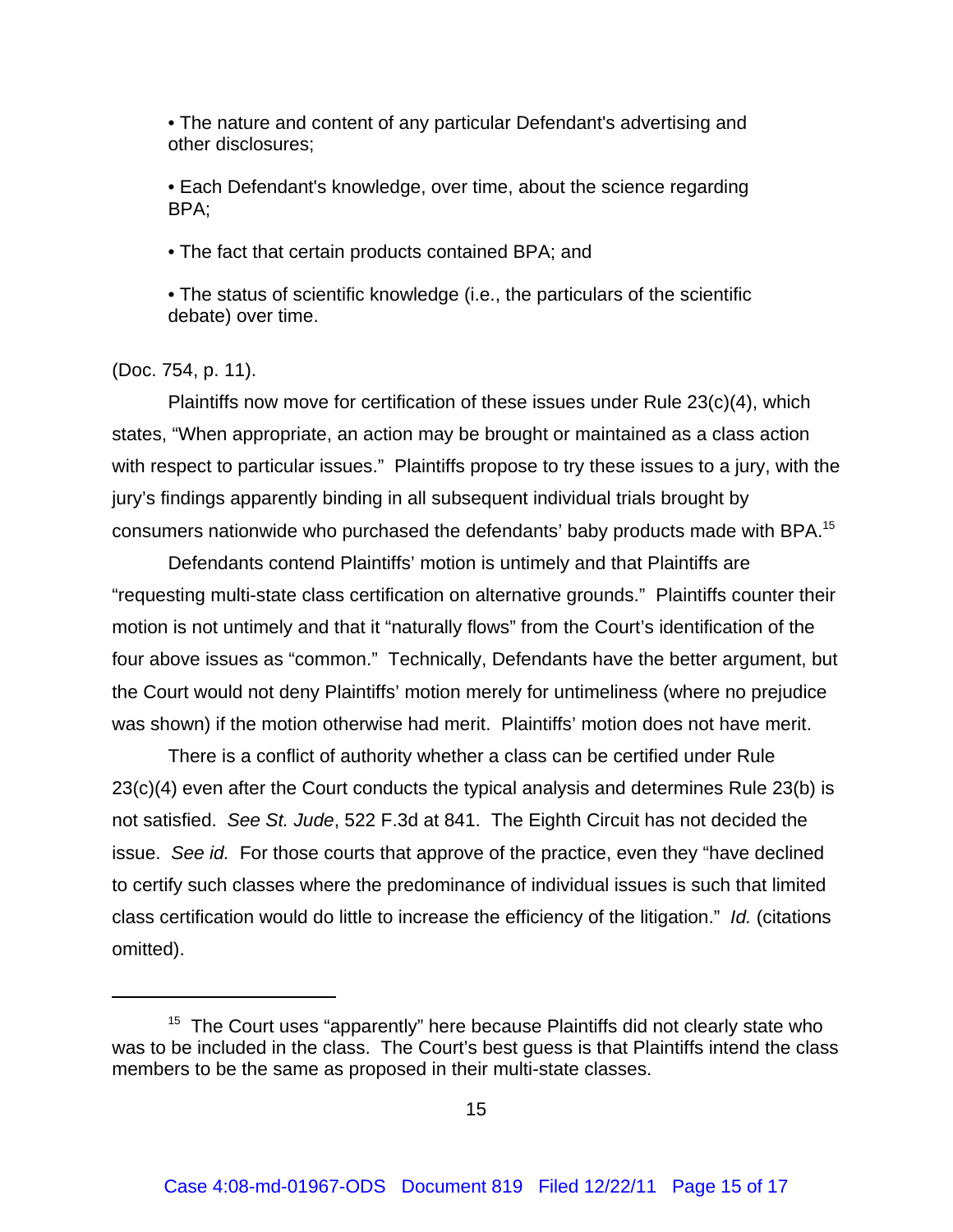Issue certification would do little to increase the efficiency of this litigation. In this case, key questions regarding liability, such as consumers' knowledge of BPA before purchasing products and their extent of using the products, will be left unanswered even after a trial on the four issues above. The Court also questions whether a jury's findings would eliminate the need for subsequent juries to hear evidence on these issues. Whether particular information is material will be affected by surrounding available information. And what precise questions will the jury answer? Even if the jury finds a defendant had "knowledge" of the scientific debate over time, that in itself proves little. Suppose the jury is asked narrower questions – for example, whether the defendant had knowledge of a specific study. Even then, that would not necessarily prove the defendant knew the methods or analysis undertaken in the study, or the exact conclusions reached. With more specificity, the verdict form becomes increasingly complex.16 This would not be superior to the alternatives. And because the parties undoubtedly would dispute the scope of the questions the jury would answer and their preclusive effect, Plaintiffs' proposal would more likely increase the litigated issues in this case, rather than reduce them.<sup>17</sup> The prospect of these and other problems complicating this action renders Plaintiffs' proposal unacceptable. The Court denies Plaintiffs' motion for certification under Rule 23(c)(4).

 $16$  This complexity could also impact the class notices that would be sent out, which are supposed to "clearly and concisely state" the class issues, among other things. Fed. R. Civ. P. 23(c)(2)(B); *see In re Conagra Peanut Butter Products Liability Litigation*, 251 F.R.D. 689, 701 (N.D. Ga. 2008) ("How can notice be given to the class that fairly apprises it of what is to be determined in a common issues trial?")

<sup>17</sup> Plaintiffs cite *Engle v. Liggett Group, Inc.*, 945 So.2d 1246, 1254-55 (Fla. 2006), which held that jury's findings on common issues should be given res judicata effect in class members' subsequent individual damages actions. But this Court cannot order a subsequent court to give preclusive effect to this Court's rulings or a jury's findings; that decision is the subsequent court's to make. And since the jury's findings would not constitute a final judgment on the merits, the applicability of issue preclusion would likely be litigated, injecting an additional issue in this case.